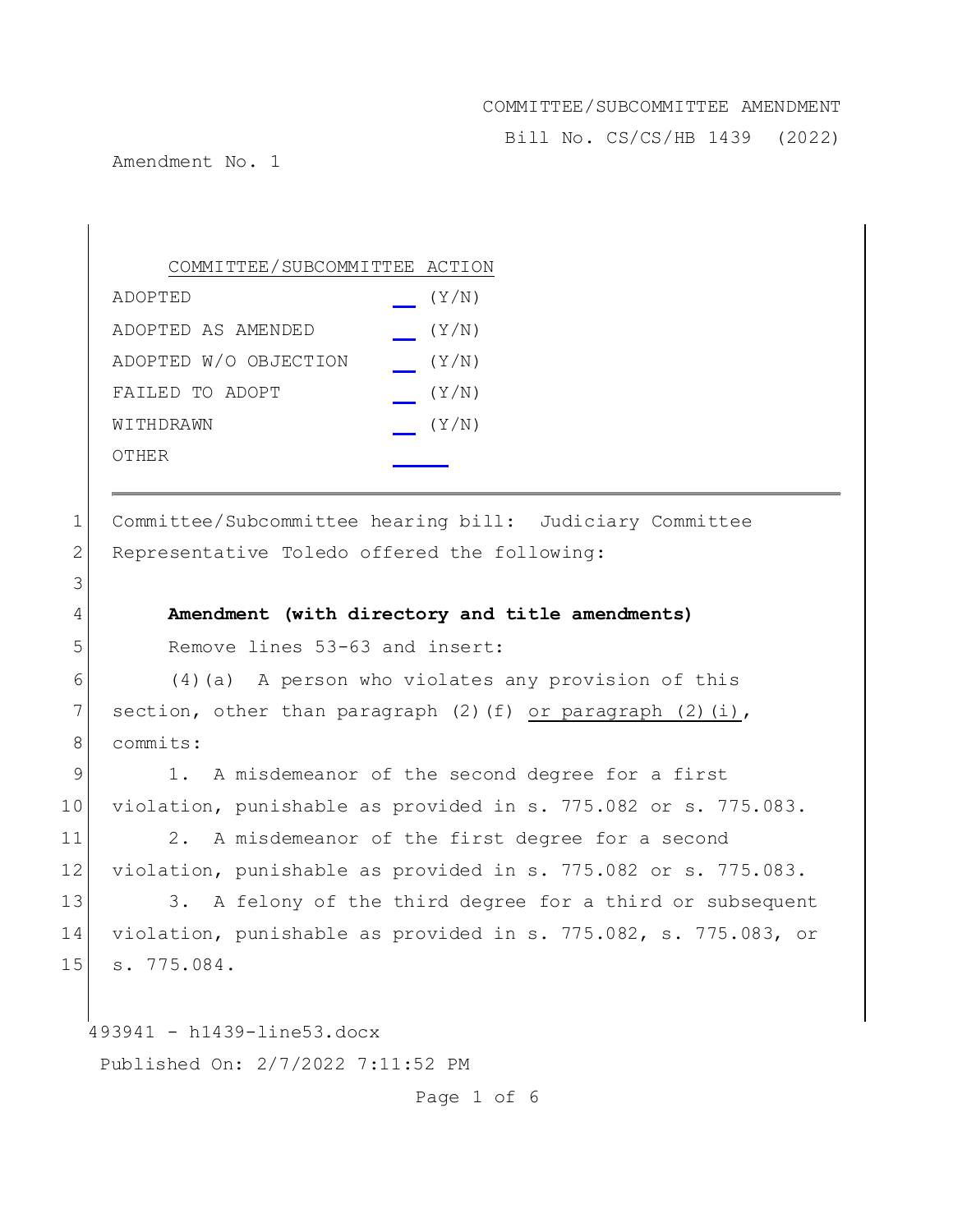Bill No. CS/CS/HB 1439 (2022)

Amendment No. 1

16 (b) A person who is charged with a third or subsequent 17 violation of this section, other than paragraph (2)(f) or 18 paragraph  $(2)(i)$ , shall be offered admission to a pretrial 19 intervention program or a substance abuse treatment program as 20 provided in s. 948.08. 21 (5)(a) A person who violates paragraph (2)(f) or paragraph  $22 | (2)(i)$  commits: 23 1. A felony of the third misdemeanor of the first degree 24 for a first violation, punishable as provided in s. 775.082,  $\theta$ 25 s. 775.083, or s. 775.084.

 $26$  2. A felony of the second third degree for a second 27 violation, punishable as provided in s. 775.082, s. 775.083, or 28 s. 775.084.

29 3. A felony of the first second degree for a third or 30 subsequent violation, punishable as provided in s. 775.082, s. 31 775.083, or s. 775.084.

32 (b) In addition to any other penalty imposed, the court 33 shall order a person convicted of a violation of paragraph  $34$  (2)(f) or paragraph (2)(i) to:

35 1. Perform 100 hours of community service; and

36 2. Pay for and attend an educational program about the 37 negative effects of prostitution and human trafficking, such as 38 a sexual violence prevention education program, including such 39 programs offered by faith-based providers, if such programs

493941 - h1439-line53.docx

Published On: 2/7/2022 7:11:52 PM

Page 2 of 6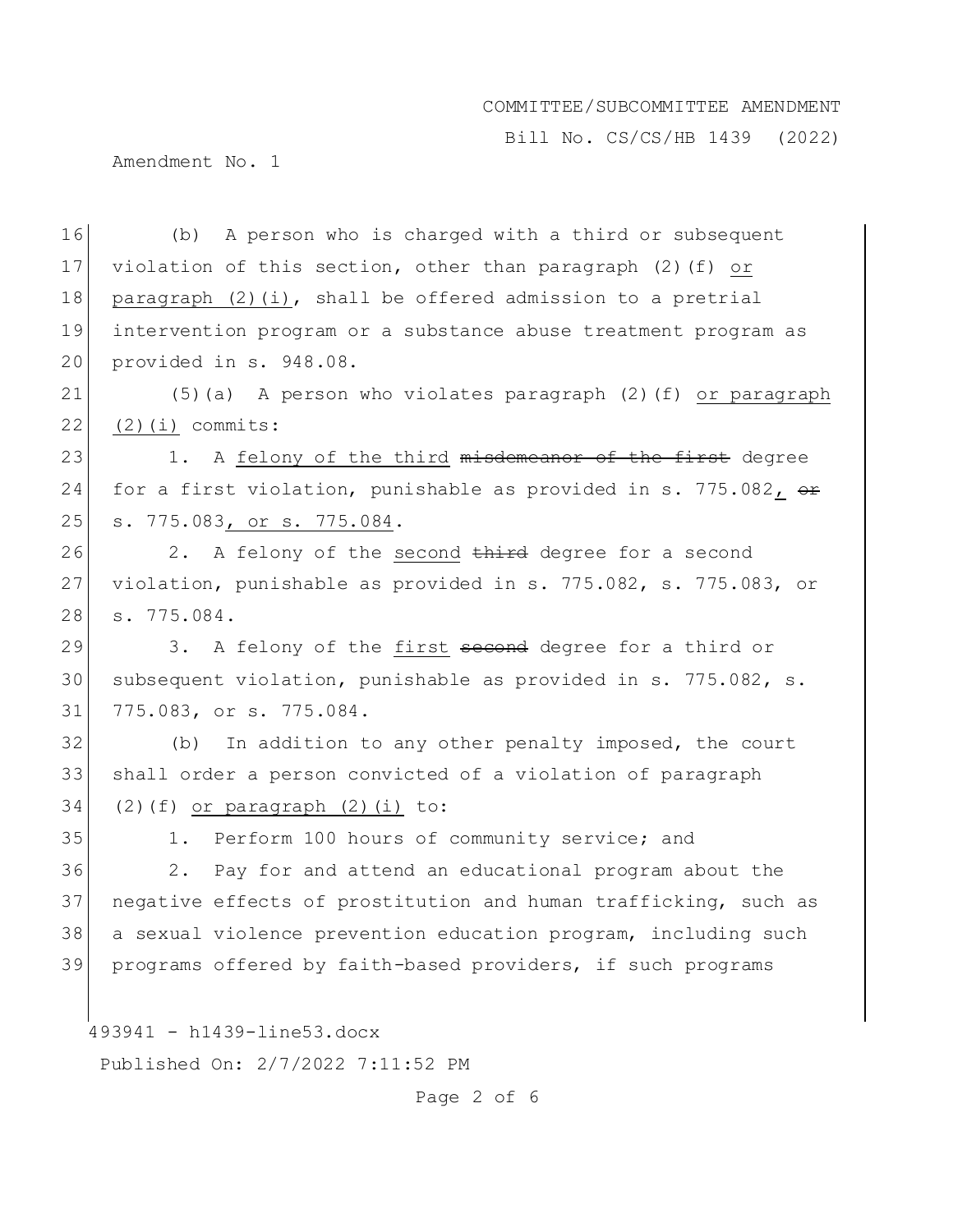Bill No. CS/CS/HB 1439 (2022)

Amendment No. 1

40 exist in the judicial circuit in which the offender is 41 sentenced.

42 (c) In addition to any other penalty imposed, the court 43 shall sentence a person convicted of a second or subsequent 44 violation of paragraph (2)(f) or paragraph (2)(i) to a minimum 45 mandatory period of incarceration of 10 days.

46 (d)1. If a person who violates paragraph (2)(f) or 47 paragraph  $(2)(i)$  uses a vehicle in the course of the violation, 48 the judge, upon the person's conviction, may issue an order for 49 the impoundment or immobilization of the vehicle for a period of 50 up to 60 days. The order of impoundment or immobilization must 51 include the names and telephone numbers of all immobilization 52 agencies meeting all of the conditions of s. 316.193(13). Within 53 7 business days after the date that the court issues the order 54 of impoundment or immobilization, the clerk of the court must 55 send notice by certified mail, return receipt requested, to the 56 registered owner of the vehicle, if the registered owner is a 57 person other than the defendant, and to each person of record 58 claiming a lien against the vehicle.

59 2. The owner of the vehicle may request the court to 60 dismiss the order. The court must dismiss the order, and the 61 owner of the vehicle will incur no costs, if the owner of the 62 vehicle alleges and the court finds to be true any of the 63 following:

493941 - h1439-line53.docx

Published On: 2/7/2022 7:11:52 PM

Page 3 of 6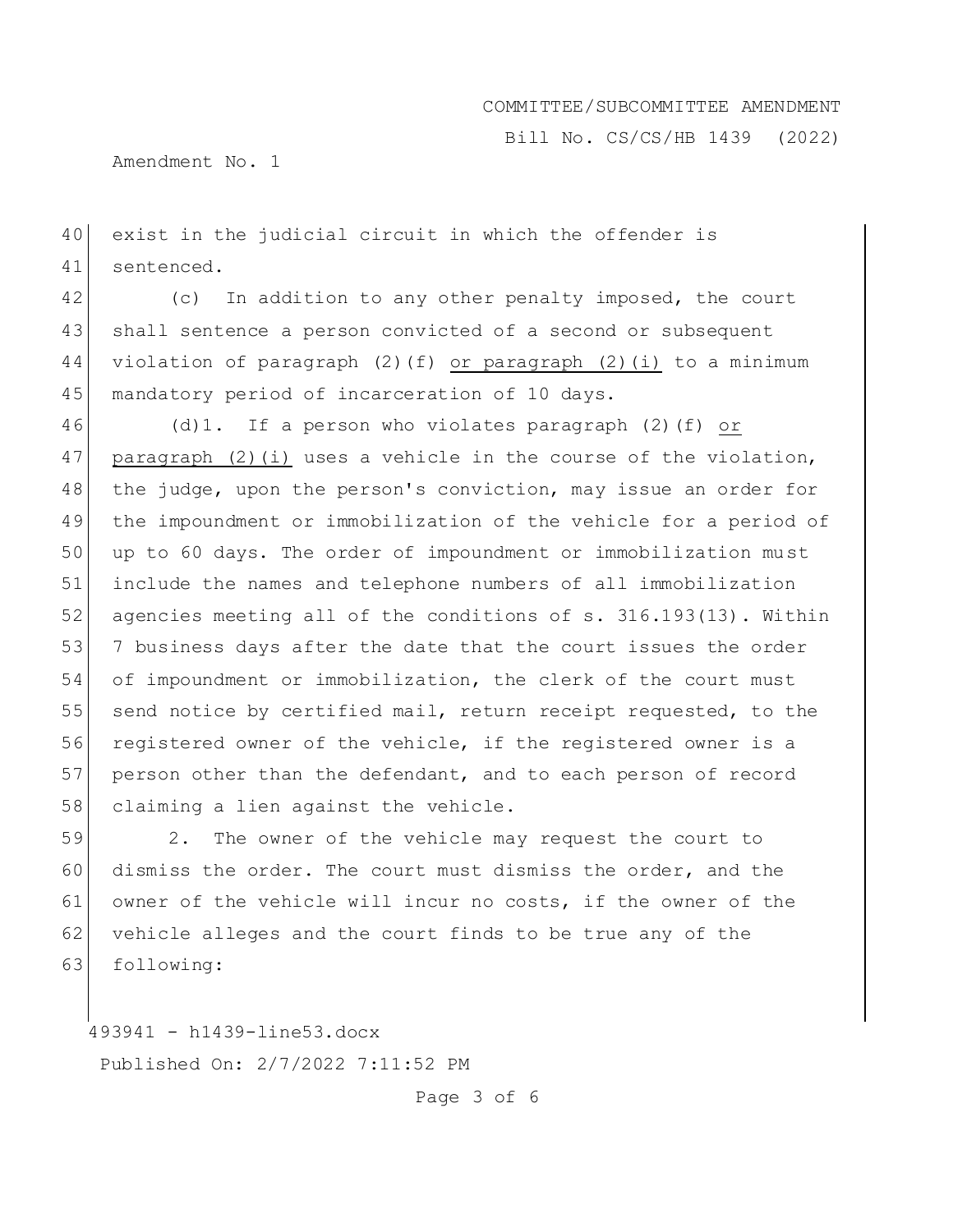Bill No. CS/CS/HB 1439 (2022)

Amendment No. 1

64 a. The owner's family has no other private or public means 65 of transportation;

66 b. The vehicle was stolen at the time of the offense; 67 c. The owner purchased the vehicle after the offense was 68 committed, and the sale was not made to circumvent the order and 69 allow the defendant continued access to the vehicle; or

70 d. The vehicle is owned by the defendant but is operated 71 solely by employees of the defendant or employees of a business 72 owned by the defendant.

73 3. If the court denies the request to dismiss the order, 74 the petitioner may request an evidentiary hearing. If, at the 75 evidentiary hearing, the court finds to be true any of the 76 circumstances described in sub-subparagraphs (d)2.a.-d., the 77 court must dismiss the order and the owner of the vehicle will 78 incur no costs.

493941 - h1439-line53.docx 79 (e) The Soliciting for Prostitution Public Database 80 created pursuant to s. 943.0433 must include the criminal 81 history record of a person who is found guilty as a result of a 82 trial or who enters a plea of guilty or nolo contendere, 83 regardless of whether adjudication is withheld, of paragraph 84 (2)(f) or paragraph (2)(i), and there is evidence that such 85 person provided a form of payment or arranged for the payment of 86 such services. Upon conviction, the clerk of the court shall 87 forward the criminal history record of the person to the 88 Department of Law Enforcement, pursuant to s. 943.052(2), for

Published On: 2/7/2022 7:11:52 PM

Page 4 of 6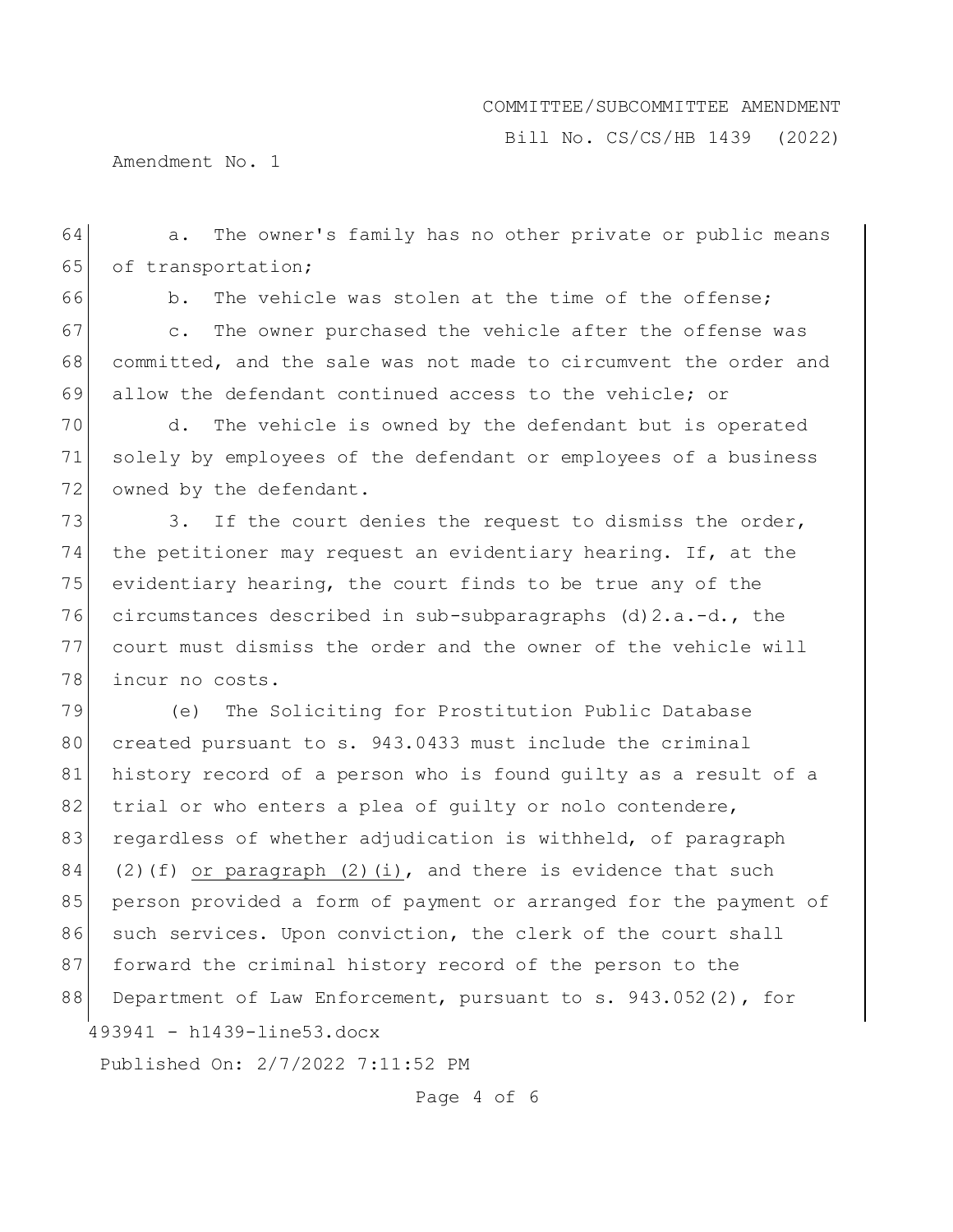Bill No. CS/CS/HB 1439 (2022)

Amendment No. 1

89 inclusion in the database. This paragraph shall stand repealed 90 on January 1, 2024, unless reviewed and saved from repeal by the 91 Legislature.

92 (6) A person who violates paragraph (2)(f) or paragraph 93 (2)(i) shall be assessed a civil penalty of  $$5,000$  if the 94 violation results in any judicial disposition other than 95 acquittal or dismissal. Of the proceeds from each penalty 96 assessed under this subsection, the first \$500 shall be paid to 97 the circuit court administrator for the sole purpose of paying 98 the administrative costs of treatment-based drug court programs 99 provided under s. 397.334. The remainder of the penalty assessed 100 shall be deposited in the Operations and Maintenance Trust Fund 101 of the Department of Children and Families for the sole purpose 102 of funding safe houses and safe foster homes as provided in s. 103 409.1678.

105 106 **-----------------------------------------------------** 107 **D I R E C T O R Y A M E N D M E N T** 108 Remove lines 44-45 and insert: 109 Section 3. Subsections (4) through (6) of section 796.07, 110 Florida Statutes, are amended, and paragraphs (f) and (i) 111 112 **-----------------------------------------------------**

#### 113 **T I T L E A M E N D M E N T**

493941 - h1439-line53.docx

104

Published On: 2/7/2022 7:11:52 PM

Page 5 of 6